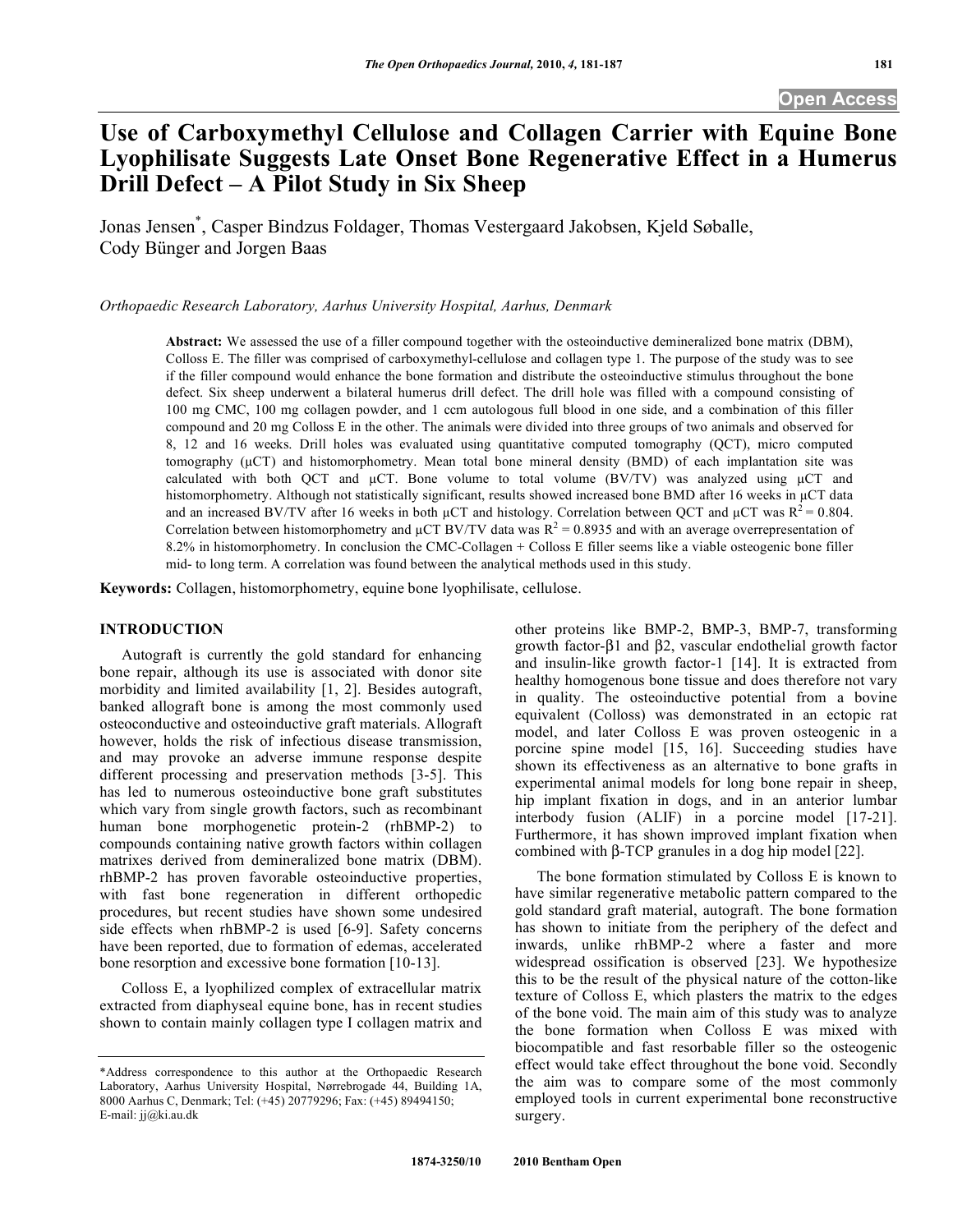#### **MATERIAL AND METHODS**

 Colloss E and custom prepared collagen from equine tendons were acquired from Ossacur AG, Oberstenfeld, Germany. Blanose® CMC 7H4XF was bought from Hercules BV, Zwijndrecht, The Netherlands. Colloss  $\overline{E}^{\otimes}$  is a collagenous matrix consisting of Type I collagen chains with various other insoluble proteins including BMP-2 (2.6 mg/g), BMP-7 (3.8 mg/g), TGF- $\beta$ 1 (55 mg/g) and IGF 1 (2.9 mg/g) [24]. Blanose<sup>®</sup> consists of Carboxymethyl cellulose (CMC), a cellulose derivative used primarily because of its high viscosity, nontoxicity, and non-inflammatory properties.

 The CMC-Collagen powder was packed in sterile vials containing 100 mg CMC and 100 mg Collagen powder. For the control defects, one CMC-Collagen vial was mixed with 1 ccm autologous whole blood giving 1 ccm substance hereafter described as CMC-C. For the intervention defects, one CMC-Collagen vial was mixed with 1 vial Colloss E (20 mg) and thereafter 1 ccm autologous whole blood giving 1 ccm CMC-C with Colloss E.

 A total of 6 skeletally mature female landrace sheep underwent treatment under the experimental protocol approved by the Danish National Animal Care and Use Committee. Step-by-step illustration of the surgery procedure is illustrated in Fig. (**1**). Prior to surgery, the sheep were fasted for two days and kept without water for one day to avoid aspiration during surgery. Under standard aseptic surgical technique and in general anaesthesia with 2% Isoflurane (Abbott Scandinavia AB, Solna, Sweden) and Fentanyl 0.5 ml/hour (Haldid, Janssen-Cilag, Janssen Pharmaceutica, Beerse, Belgium), access to the proximal lateral humeri was made by a transdeltoid approach. On each proximal part of the humerus, the periost was split, elevated and withdrawn from the planned drill hole area. A 2 mm drill guide wire was inserted perpendicular to the cortical surface 8 mm anterodistally to the greater tubercle. With the aid of a wire guide, another two 2 mm guide wires were placed parallel to the drill guide wire, but 8.5 mm proximal and distal to it and later cut at the cortical level. Over the remaining middle 2 mm drill guide wire, a 10 mm deep hole was drilled with a cannulated 11 mm diameter drill bit. After removal of the drill guide wire, the drill hole was irrigated with saline, and the CMC-C with or without Colloss E inserted into the defect. Periost, deltoid fascia, subcutis and subepidermal closure was done with resorbable 3-0 sutures, and skin closure was finalized with metal clips. The animals were kept in the University's animal housing facility until termination date. Two animals were euthanatized at each time point of 8, 12 and 16 weeks postsurgery, using 1 ml xylazine (Rompun vet.®, Bayer Austria, Vienna, Austria) (20 mg/ml) and pentobarbital (50 mg/kg). The humerus was dissected free, frozen and stored at -20˚C immediately after retrieval.

#### **QCT Evaluation**

 QCT (quantitative computed tomography) was performed on the XCT 2000+ Research scanner (Stratec Medizintechnik GmbH, Pforzheim, Germany). The specimens were oriented in the scanner with the guide wires parallel to the scan plane verified by the scout view scanning. On the scout view image, the center of the drill hole was determined, and three scan planes were sampled: One through the center of the drill hole and one paracentral plane on each side of the central plane, 2 mm from the distal plane. On the three sampled scan planes a 10x10 mm ROI (region of interest) was superimposed on the images guided by the cortical edges and the drill guide wire canal in the bone (Fig. **1**). For each of the ROI sizes, a mean total density of the tissue within the three sampled scan planes for each implantation site was calculated.



**Fig. (1).** Graphical illustration of operation procedure. (**a**) Placement of guide wires perpendicular to the one surface and insertion of guide wires. (**b**) Cannulation of bone defect using cannulated drill bit. (**c**). Guide wires parallel to the drill hole cut off at the surface of the bone. (**d**). Insertion of the CMC-C compound with or without Colloss E. (**e**). Closing of wound with sutures in both periost and skin.

### **Specimen Embedding**

 The drill defect was manually identified using the guidewires parallel to the defect. Using a Proxxon Micro Bandsaw (Greenville, Wisconsin, USA) the region of interest, including the guidewires, was cut out for further embedding. The specimens were dehydrated in a graded series of ethanol (70%-99%) and embedded in methylmethacrylate.

### $\mu$ CT

 After embedding, the bone specimens were scanned by high-resolution  $\mu$ CT scanning ( $\mu$ -CT 40, Scanco Medical AG, Zürich, Switzerland). Cylindrical ROIs of 5 mm and 10 mm in diameter, both with a depth of 8 mm, were chosen. The 5 mm ROI was placed in the center of the drill hole while the 10 mm ROI covered the entire hole. The cylindrical ROIs were found using the guide wires as markers parallel to the drill holes. The scanned images were rendered in three-dimensional (3D) reconstruction and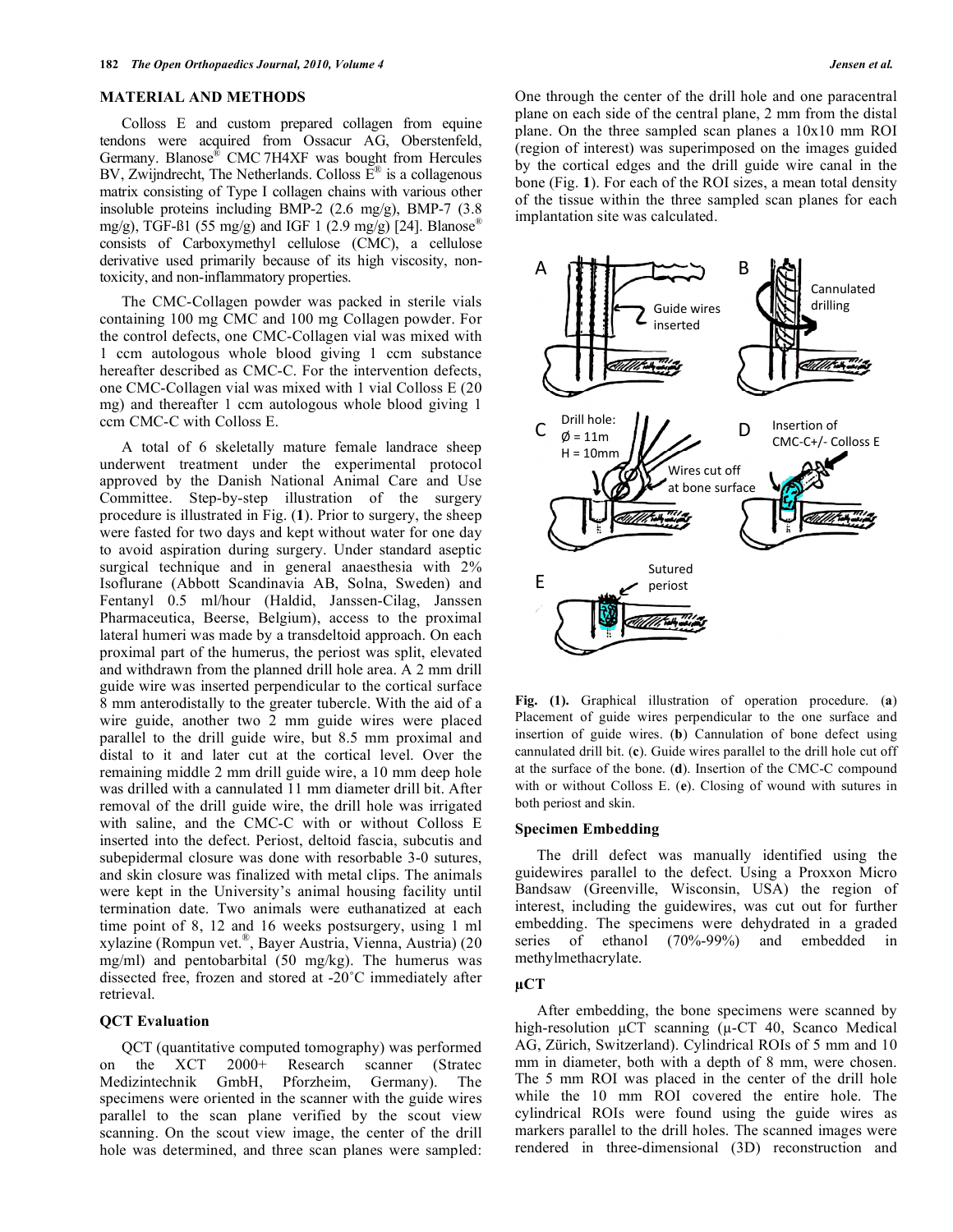# **Histomorphometry**

 The blocks were cut into sections with a random starting point between 0-800 µm from the top of the drill hole. Five sections were chosen with  $1600 \mu m$  intervals from the starting point and throughout the length of the drill defect. The thickness of the sections ranged between 40-50 µm. Specimens were colored with toluidine blue, which stains woven bone dark blue and lamellar bone light blue. Intertrabecular space remains uncolored. Blinded quantitative histomorphometry was performed using the stereological software C.A.S.T. Grid (Olympus Denmark AS, Ballerup, Denmark). With the aid of the software, the ROI was defined. In the region, volume fractions of new bone and intertrabecular space were quantified by point counting technique.

# **Statistics**

 For correlation comparison between analysis methods, linear regression analysis was used and correlation coefficient  $(r^2)$  was calculated using STATA software (9.0) software (StataCorp LP, College Station, TX, USA).

# **RESULTS**

 No complications were observed during surgery and all animals completed the observation period uneventfully.

# uCT

Mineralization parameters measured by  $\mu$ CT show higher BMD and BV/TV values for both animals in the CMC-C + Colloss E group after 16 weeks compared to the CMC-C group. After 16 weeks, a 13% and 15% increase in BV/TV respectively, were observed in the intervention group when compared to the CMC-C control group (Fig. **2**). No

differences between the intervention and control groups were seen after eight and twelve weeks. When comparing bone formation in the whole defect ( $\varnothing$  = 10mm) with the center part of the defect ( $\varnothing$  = 5mm) for all defects in the CMC-C + Colloss E group, we found BV/TV to be significantly lower in the center part compared to the whole defect by 12 %  $(p < 0.001)$ . There was no significant difference in center part ROI BV/TV when all control group defects was compared to all defects in the intervention group ( $p = 0.37$ ) (data on comparison between ROI 5 mm and ROI 10 mm not shown).

#### **QCT**

Contrary to the  $\mu$ CT results, the OCT data suggested no difference in BMD between the two groups at any time point (Fig. **2**), although not significant. Little difference was shown in density between the groups at 8 and 12 weeks. The BMD only increased slightly after an observation period of 16 weeks, which was the case for both groups (Fig. **2**). The  $QCT$  BMD data correlated with the BMD data from the  $\mu$ CT scans with an  $R^2 = 0.804$  (Fig. 3).

#### **Histomorphometry**

 Compared to the CMC-C grafted drill defect, the CMC-C + Colloss E treated drill defect showed a higher BV/TV in the 16 week group, which correlates with the  $\mu$ CT data. The increase in BV/TV after 16 weeks was 17 and 32 % respectively, in favor of the CMC-C + Colloss E group (Fig. **2**). Correlation between the histological observations and CT (Fig. **4**) were found to be strong with a correlation coefficient,  $R^2$  of 0.8935. The average percentage difference was found to be 8.2% between BV/TV measured with  $\mu$ CT and histomorphometry, with histomorphometry resulting in the highest values. New bone formation was primarily located in the circumference of the bone defect. New bone seemed to be formed from the walls of the drill hole and



Fig. (2). Graphs illustrating the BMD and BV/TV data from QCT,  $\mu$ CT and histomorphometry. The BMD from the  $\mu$ CT data increase after 16 weeks in the Colloss E group, data that cannot be reproduced in the QCT data. The BMD does not vary between 8 and 12 weeks and no difference is observed between the two groups. This is the case for both the  $\mu$ CT and the QCT data. The BV/TV in the bottom two graphs show a similar trend between histomorphometry and  $\mu$ CT. There is no difference in BV/TV between 8 and 12 weeks and no increased BV/TV between control- an intervention group. At 16 weeks both  $\mu$ CT and histomorphometry data show an increased BV/TV in the CMC-C + Colloss E group compared to the CMC-C group.

QCT - BMD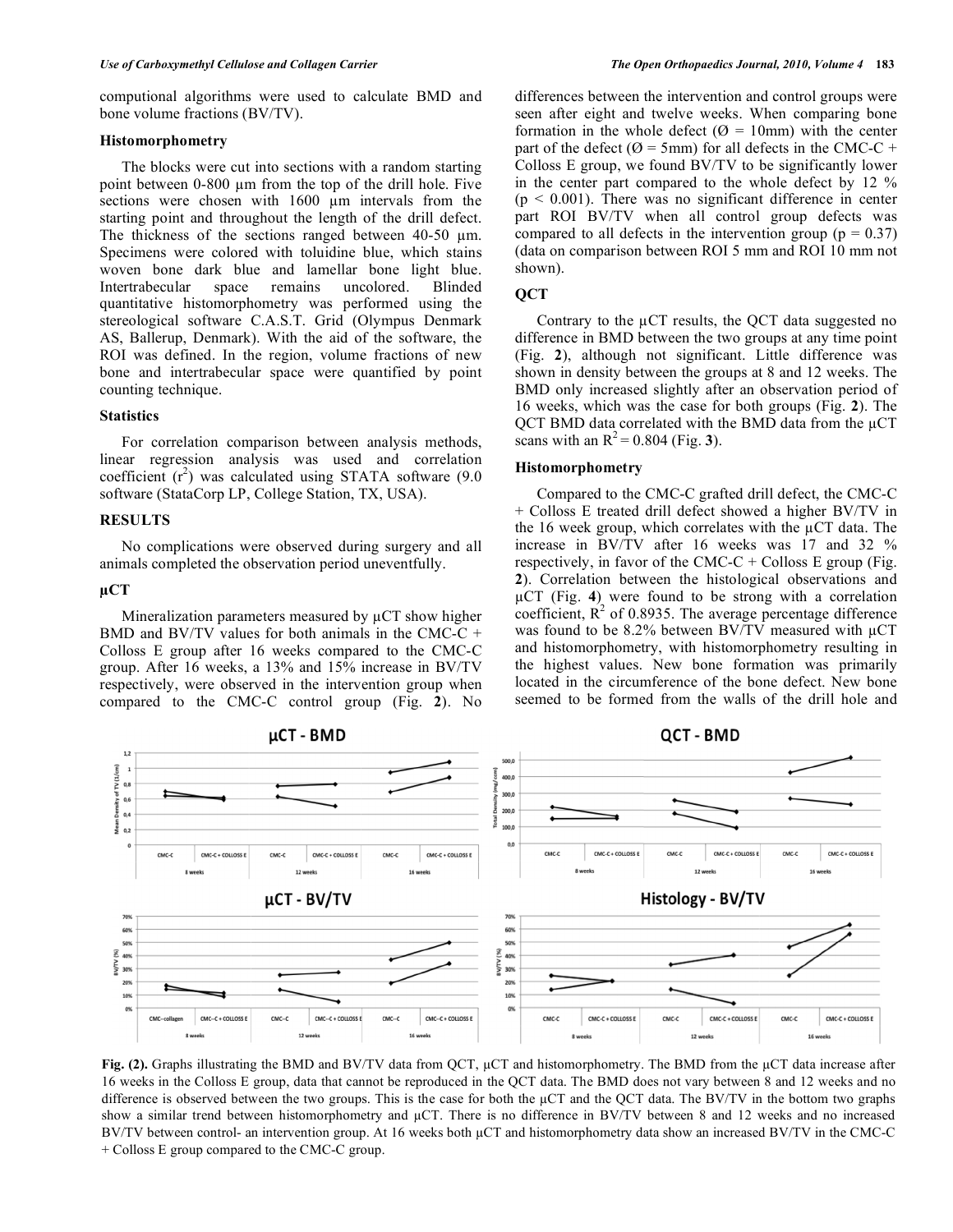inwards and a multilocular reossification could not be observed. In most of the drill holes, the inner part was still only marrow space as illustrated in the comparative illustration between histological sections and  $\mu$ CT 3d reconstructions in Fig. (**5**). After 8 weeks, bone formation was primarily appositional on the defect walls in the CMC-C group. In the Colloss E group, intramembranous bone formation was the major mechanism observed but strictly situated to the periphery of the defect (Fig. **5A**, **B**). After 12 weeks, new woven bone was visible almost throughout the defect and lamellar bone was being formed by remodeling close to the edges of the defects in the CMC-C + Colloss  $E$ group. In the CMC-C group, no or little lamellar bone was present and woven bone was not present in nearly the same amounts as in the intervention group (Fig. **5C**, **D**). The same morphologies were present after 16 weeks but the discrepancy in lamellar bone were more distinct at this timepoint between the groups favoring the CMC-C + Colloss  $E$ filled defects. Furthermore, newly formed trabecular bone was present in the periphery of the intervention group defects (Fig. **5E**, **F**).



**Fig. (3).** Graph illustrating the correlation between the bone mineral density measured by QCT and  $\mu$ CT. The values given by the evaluation software on the machines are given in different units. The Correlation between QCT and  $\mu$ CT data shows strong relation between the two data-sets.



**Correlation between Histology and µCT BV/TV**

Fig. (4). Graph illustrating correlation between BV/TV from  $\mu$ CT and histomorphometry. The correlation between the data was satisfactory although with a systematic overrepresentation of Bone Volume in the histomorphometry data.

#### **DISCUSSION**

 This study revealed a late-onset bone regenerative effect of Colloss E. The bone healing was the same for both the intervention and the control group until after 16 weeks where the results suggests increased bone healing in the intervention group. The osteoinductive effect of Colloss E has been validated in previous studies and with earlier onset of the bone regenerative effect, which would indicate a delayed response from the osteogenic compounds known to be present in the lyophilizate. This could be due to an encapsulation of the osteoinductive components by the CMC-C. Many osteogenic compounds are using carriers to slow the release or act as fillers [21, 25]. One of the most widely used is collagen type-1, which is primarily known for its use as a carrier for commercially available BMP-2 (INFUSE, Medtronic Sofamor Danek, Memphis, TN, USA) [26, 27]. Previous studies however do not suggest such an effect from the carriers selected. The mixture of collagen type-1 and CMC in weight ratio 2:1 has previously proven to be a favorable carrier for osteogenic protein-1 (rhOP-1) [28]. The choice of a mixture between CMC and Collagen type-1 in weight ration 1:1 was based on these previous findings as well as the favorable viscous properties of CMC when added to a liquid such as whole blood. This mixture was added to increase the volume of the compound, and thereby distribute the bioactive lyophilisate evenly in the defect, minimize spillover to adjacent tissue and improve handling. These qualities were met with the exception of bone formation activity throughout the drill defect. By adding CMC-C to Colloss E, we expected the osteoinductive effect to increase in the center of the drill defect. By applying a more regular distribution of Colloss E within the bone defect during the biodegradation of the carrier, we expected small patches of carrier and Colloss E to be trapped within the newly formed bone and thereby facilitate a centripetal ossification with developing multilocular ossification sites progressing from the periphery of the drill defect towards the center. The results did however not cause any increased bone formation in the central part of the defect with a non-significant difference between control and intervention group BV/TV in the 5 mm center ROI. This leads to the suggestion that the CMC-C carrier is unable to facilitate multilocular reossification within the defect as seen when osteoconductive material or high dose BMP-2 is added to a bone defect [21]. A recent study have been investigating the addition of an osteoconductive component to Colloss E. Nienhuijs *et al.* used  $\beta$ -TCP granules in addition to Colloss E in a goat mandible defect and although bone formation was observed around the  $\beta$ -TCP granules in the central part of the defect, significantly less bone was present when compared to an empty defect and a defect with Colloss E alone [29]. The lack of new bone formation was explained by a high degree of inflammation partly due to foreign body reactions and excessive growth factor stimulation caused by the Colloss E. The use of CMC-C could potentially minimize this undesired effect by acting as a slowly degrading reservoir for the osteoinductive factors in the Colloss E matrix, minimize foreign body reaction and swelling, and thereby enable the use of an osteoconductive component in conjunction with Colloss E. The amount of Colloss E used in this study is important to take into consideration. Previous studies have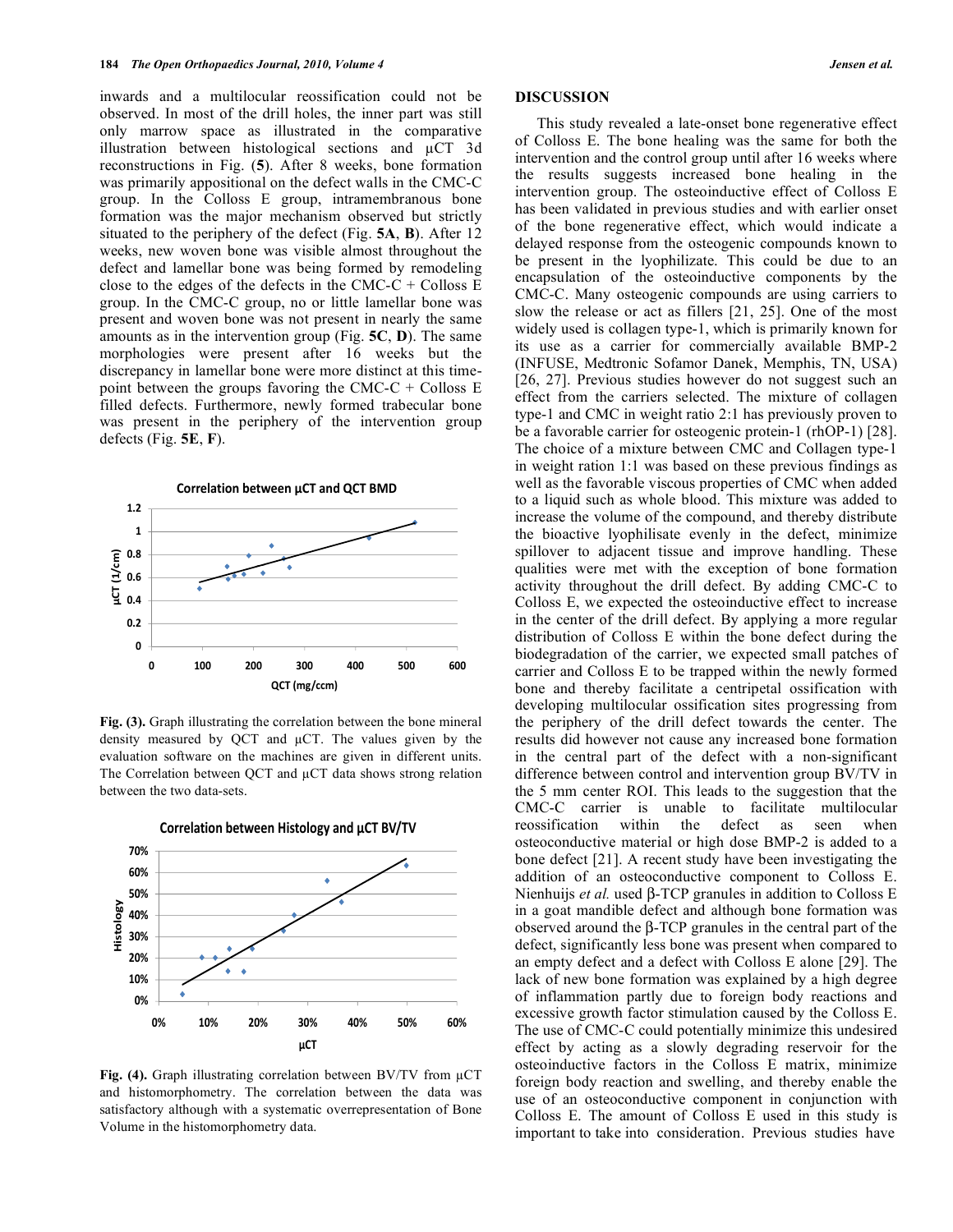

**Fig. (5).** Comparison of representative histological slices with 3-dimensional reconstructions of the drill defects for control and intervention group at all three time points. In the histological, the bone is colored blue with toluidine blue staining. The images show approximately 80% of the drill hole. The drill hole is easily recognizable with its uncolored marrow space surrounded with blue colored bone. In the CMC-C group, no or little bone formation is present (**A**), whereas peripheral membranous bone formation is visible in the CMC-C + Colloss E group (**B**). After 12 weeks, lamellar bone formation was observed at the edges of the defect in the intervention group and woven bone was present throughout the outer parts of the defect (**D**). No lamellar bone was observed in the control group (**C**). After 16 weeks, lamellar bone in newly formed trabecular bone structures was visible in the periphery of the intervention group bone defect and new bone was observed almost throughout the defect (**F**). The trabecular formation was less extensive in the control defect (**E**). There was no multilocular reossification present at any time point. The 3D reconstruction supports these observations on the right side of the illustration. Bars between the two columns represent 2 mm on the  $\mu$ CT reconstructions and 1,2 mm on the histological images.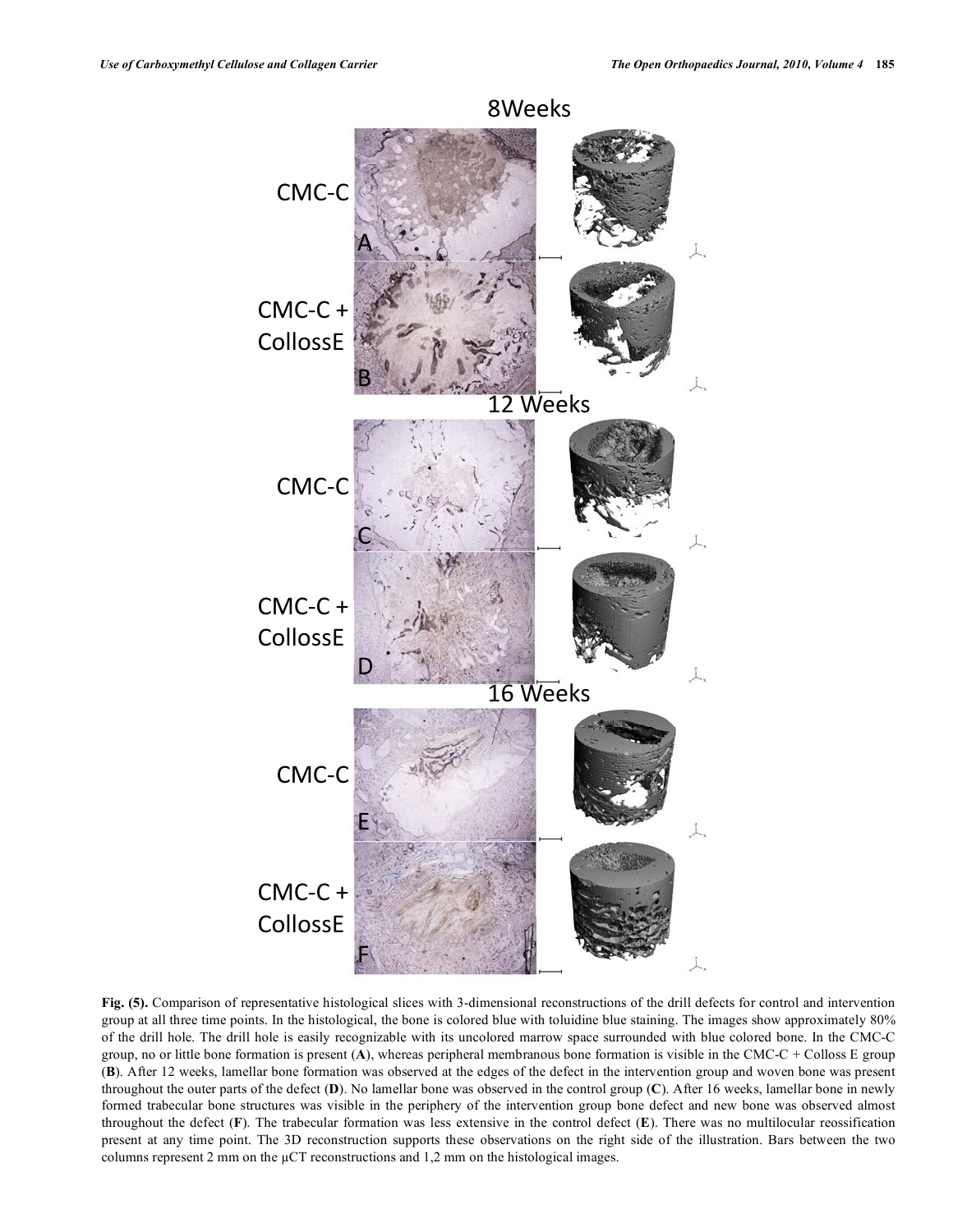used double the amount of Colloss E in the same size bone defect [19, 21]. The concentration of growth factor may thereby be in sub effectual quantities for rapid onset of bone formation and early osteogenic response and the insufficient short-term effect further enhanced by retention of growth factor within the filler material. Collagen is also known to have a role in the differentiation of immature mesenchymal stem cells into osteoblasts in itself, which could result in a positive osteogenic effect in the control group and thereby masking the effect of Colloss E [30].

 The histological methods are considered gold standard for measuring bone volume to total volume. However, many other analytical methods are available to validate the histological findings as well as providing additional data regarding three dimensional bone structure and trabecular morphology. It is, however important to notice the limitations of these methods when correlating to traditional histological data.  $\mu$ CT is known to underestimate bone volumes when small quantities of bone are found. Furthermore  $\mu$ CT overestimates bone volume when large quantities are present [31]. In this study we found strong correlation between BV/TV measurements from  $\mu$ CT and histomorphometry ( $R^2 = 0.8935$ ). However, we found an average difference of 8,2% with histomorphometry analysis resulting in a higher BV/TV. This phenomenon could be due to section thickness bias. With histological sections ranging in thickness from 40 to 50 um the chance of systematic overestimation is present. Tissue over projection occurs at the interface between two tissues of different opacity, where the more opaque tissue will be over projected. This will cause a systematic overestimation of the volume fraction of the more opaque tissue. This phenomenon is directly related to section thickness and inversely related to size structure [32]. This bias could be avoided in future studies by choosing thinner sections.

 The limitations of the study are mainly caused by the limited amount of animals in each group. This excludes statistically significant results from the differences in bone volumes and mineral densities to be concluded. Furthermore the lack of a positive control, such as autograft, leaves an important comparison unanswered. Instead this study sheds light on future approaches, which could lead to a more homogenous and prolonged bone regenerative effect when DBMs are used to heal bone defects.

#### **CONCLUSION**

 This study evaluated the possibility to mix the osteoinductive bone matrix lyophilisate, Colloss E, with a high viscosity filler material, The resuslts suggests an increased osteogenic effect of the CMC-C  $+$  Colloss E after 16 weeks. There was no increased bone formation in the center of the defect in the CMC-C Colloss E groups when compared to the CMC-C group. The bone quantity methods used in the study correlated with each other and proved consistent in showing equivalent results.

# **DISCLOSURE**

 Unconditional supply of COLLOSS E and Collagen by Ossacur AG, Oberstenfeld, Germany.

#### **REFERENCES**

- [1] Fernyhough JC, Schimandle JJ, Weigel MC, *et al*. Chronic donor site pain complicating bone graft harvesting from the posterior iliac crest for spinal fusion. Spine (Phila Pa 1976) 1992; 17: 1474-80.
- [2] Laurie SW, Kaban LB, Mulliken JB, *et al*. Donor-site morbidity after harvesting rib and iliac bone. Plast Reconstr Surg 1984; 73: 933-8.
- [3] Buck BE, Malinin TI, Brown MD. Bone transplantation and human immunodeficiency virus. An estimate of risk of acquired immunodeficiency syndrome (AIDS). Clin Orthop Relat Res 1989: 129-36.
- [4] Mizutani A, Fujita T, Watanabe S, *et al*. Experiments on antigenicity and osteogenicity in allotransplanted cancellous bone. Int Orthop 1990; 14: 243-8.
- [5] Friedlaender GE, Strong DM, Sell KW. Studies on the antigenicity of bone. Freeze-dried and deep-frozen bone allografts in rabbits. J Bone Joint Surg Am 1976; 58: 854-8.
- [6] Govender S, Csimma C, Genant HK, *et al*. Recombinant human bone morphogenetic protein-2 for treatment of open tibial fractures: A prospective, controlled, randomized study of four hundred and fifty patients. J Bone Joint Surg Am 2002; 84-A: 2123-34.
- [7] Boyne PJ, Marx RE, Nevins M, *et al*. A feasibility study evaluating rhBMP-2/absorbable collagen sponge for maxillary sinus floor augmentation. Int J Periodontics Restorative Dent 1997; 17: 11-25.
- [8] Glassman SD, Carreon L, Djurasovic M, *et al*. Posterolateral lumbar spine fusion with INFUSE bone graft. Spine J 2007; 7: 44- 49.
- [9] McKay B, Sandhu HS. Use of recombinant human bone morphogenetic protein-2 in spinal fusion applications. Spine 2002; 27: S66-S85.
- [10] Brower RS, Vickroy NM. A case of psoas ossification from the use of BMP-2 for posterolateral fusion at L4-L5. Spine 2008; 33: E653-5.
- [11] Wong DA, Kumar A, Jatana S, *et al*. Neurologic impairment from ectopic bone in the lumbar canal: a potential complication of offlabel PLIF/TLIF use of bone morphogenetic protein-2 (BMP-2). Spine J 2008; 8: 1011-18.
- [12] Smucker JD, Rhee JM, Singh K, *et al*. Increased swelling complications associated with off-label usage of rhBMP-2 in the anterior cervical spine. Spine (Phila Pa 1976) 2006; 31: 2813-19.
- [13] Baas J, Elmengaard B, Jensen TB, *et al*. The effect of pretreating morselized allograft bone with rhBMP-2 and/or pamidronate on the fixation of porous Ti and HA-coated implants. Biomaterials 2008; 29: 2915-22.
- [14] Nienhuijs ME, Poulsen K, van der Zande M, *et al*. Analytical assessment of the osteoinductive material COLLOSSE. J Biomed Mater Res B Appl Biomater 2009; 89B: 300-305.
- [15] Walboomers XF, Jansen JA. Bone tissue induction, using a COLLOSS-filled titanium fibre mesh-scaffolding material. Biomaterials 2005; 26: 4779-85.
- [16] Li H, Springer M, Zou X, *et al*. Ectopic bone induction by equine bone protein extract. Adv Exp Med Biol 2006; 585: 393-402.
- [17] Huffer WE, Benedict JJ, Turner AS, *et al*. Repair of sheep long bone cortical defects filled with COLLOSS, COLLOSS E, OSSAPLAST, and fresh iliac crest autograft. J Biomed Mater Res B Appl Biomater 2007; 82: 460-70.
- [18] Baas J, Lamberg A, Jensen TB, *et al*. The bovine bone protein lyophilisate Colloss improves fixation of allografted implants--an experimental study in dogs. Acta Orthop 2006; 77: 791-98.
- [19] Li H, Zou X, Springer M, *et al*. Instrumented anterior lumbar interbody fusion with equine bone protein extract. Spine (Phila Pa 1976) 2007; 32: E126-29.
- [20] Li H, Zou X, Woo C, *et al*. Experimental anterior lumbar interbody fusion with an osteoinductive bovine bone collagen extract. Spine (Phila Pa 1976) 2005; 30: 890-96.
- [21] Foldager C, Bendtsen M, Zou X, *et al*. ISSLS prize winner: Positron emission tomography and magnetic resonance imaging for monitoring interbody fusion with equine bone protein extract, recombinant human bone morphogenetic protein-2, and autograft. Spine 2008; 33: 2683-90.